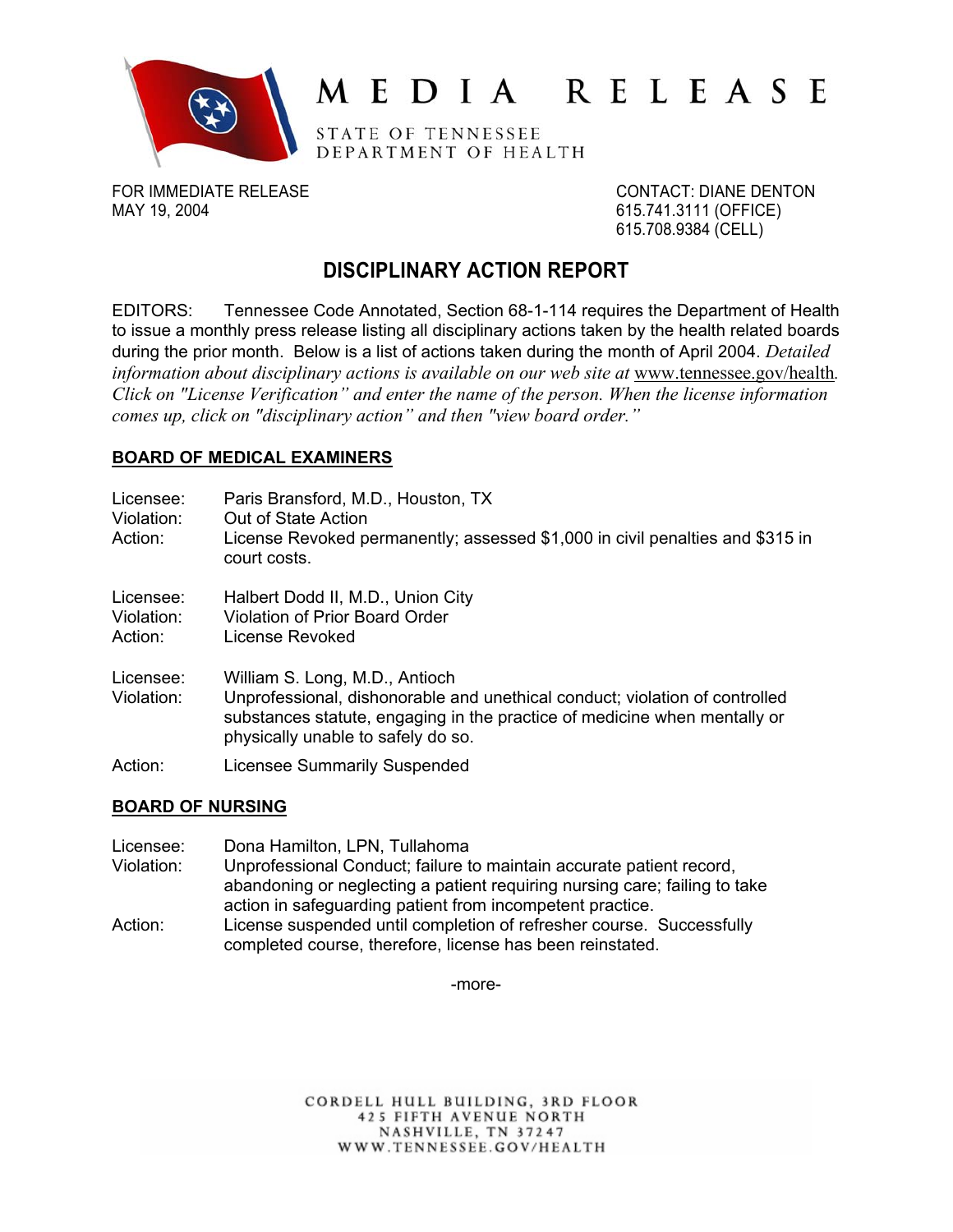| Licensee:  | William Ivey, RN, Sevierville                                                                                    |
|------------|------------------------------------------------------------------------------------------------------------------|
| Violation: | Drug diversion and abuse                                                                                         |
| Action:    | License placed on Probation for three years; must contract with the<br>Tennessee Professional Assistance Program |

#### Licensee: David Kingry, RN, Ooltewah

Violation: Unfit or incompetent by reason of negligence, habits or other cause; addicted to alcohol/drugs to the degree of interfering with nursing duties; guilty of unprofessional conduct; out of state discipline; the use of any intoxicating beverage or the illegal use of any narcotic or dangerous drug which impair judgment while on duty; being under the influence of alcoholic beverages, or under the influence of drugs which impair judgment while on duty; failing to take appropriate action in safeguarding the patient from incompetent health care practices.

Action: Licensed Revoked; Assessed \$1,000 in Civil Penalties; Assessed Court Costs.

## **BOARD OF VETERINARY MEDICAL EXAMINERS**

Licensee: Mary Ensminger, DVM, Johnson City

Violation: Practicing on an expired license and operating an unlicensed facility.

- Action: Upon reinstatement of license, the license will be placed on Probation for 3 years. Must appear before the Board annually to present proof of continuing education. Must complete and provide proof of 20 hours of continuing education for each year from 1996 through 2003. Assessed \$8,050 in Civil Penalties and assessed Court Costs.
- Licensee: Philip Ensminger, DVM, Johnson City

Violation: Practicing on an expired license and operating an unlicensed facility.

Action: Upon reinstatement of license, the license will be placed on Probation for 3 years. Must appear before the Board annually to present proof of continuing education. Must complete and provide proof of 20 hours of continuing education for each year from 1996 through 2003. Assessed \$7,750 in Civil Penalties and assessed Court Costs.

Licensee: William Hezel, DVM, Memphis

Violation: Practicing on an expired license and operating an unlicensed facility.

Action: Assessed \$1,100 in Civil Penalties and assessed Court Costs.

## **February 2004 Abuse Registry Placements**

- Individual: Jessie Seymour, Unknown, Seymour
- Violation: Theft/Misappropriation of Property while working in licensed or certified facility Action: Placed on State Abuse Registry

Individual: Randall Carter, LPN, Bladenboro, NC

Violation: Physical Abuse/Neglect while working in a licensed or certified facility Action: Placed on State Abuse Registry

> CORDELL HULL BUILDING, 3RD FLOOR **425 FIFTH AVENUE NORTH** NASHVILLE, TN 37247 WWW.TENNESSEE.GOV/HEALTH